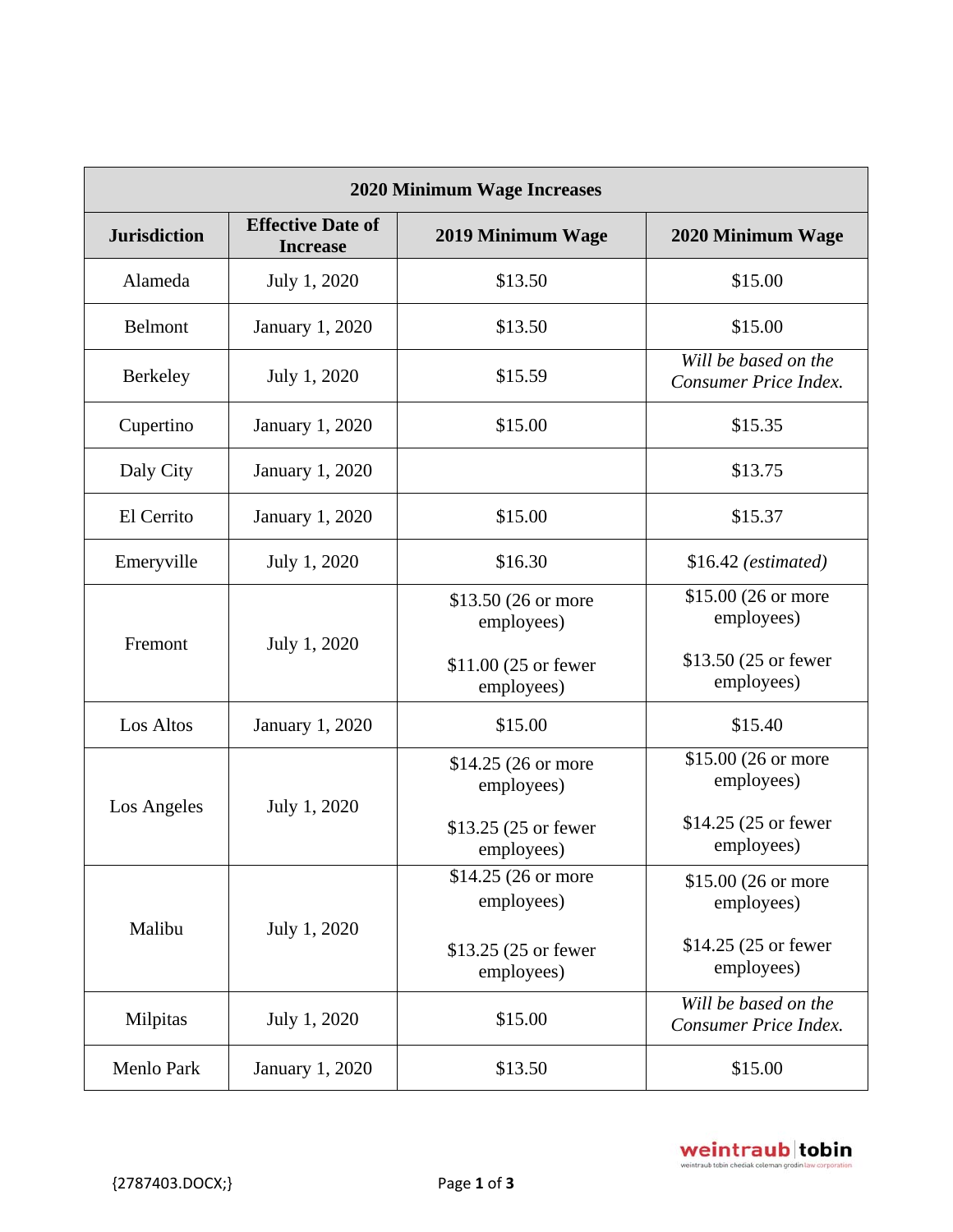| 2020 Minimum Wage Increases |                                             |                             |                                               |  |  |
|-----------------------------|---------------------------------------------|-----------------------------|-----------------------------------------------|--|--|
| <b>Jurisdiction</b>         | <b>Effective Date of</b><br><b>Increase</b> | 2019 Minimum Wage           | 2020 Minimum Wage                             |  |  |
| <b>Mountain View</b>        | January 1, 2020                             | \$15.65                     | \$16.05                                       |  |  |
| <b>Novato</b>               | July 1, 2020                                |                             | \$15.00 (100 or more<br>employees)            |  |  |
|                             |                                             |                             | \$14.00 (26-99 employees)                     |  |  |
|                             |                                             |                             | \$13.00 (1-25 employees)                      |  |  |
| Oakland                     | January 1, 2020                             | \$13.80                     | \$14.14                                       |  |  |
| Palo Alto                   | January 1, 2020                             | \$15.00                     | \$15.40                                       |  |  |
|                             | July 1, 2020                                | \$14.25                     | \$15.00 (26 or more<br>employees)             |  |  |
| Pasadena                    |                                             |                             |                                               |  |  |
|                             |                                             |                             | \$14.25 (25 or fewer<br>employees)            |  |  |
|                             |                                             |                             | \$15.00 (26 or more                           |  |  |
| Petaluma                    | January 1, 2020                             |                             | employees)                                    |  |  |
|                             |                                             |                             | \$14.00 (25 or fewer                          |  |  |
|                             |                                             |                             | employees)                                    |  |  |
| Redwood City                | <b>January 1, 2020</b>                      | \$13.50                     | \$15.38                                       |  |  |
| Richmond                    | <b>January 1, 2020</b>                      | \$15.00 (without qualifying |                                               |  |  |
|                             |                                             | healthcare benefits)        | \$15.00                                       |  |  |
|                             |                                             | \$13.50 (with qualifying    |                                               |  |  |
|                             |                                             | healthcare benefits)        |                                               |  |  |
| San Diego                   | January 1, 2020                             | \$12.00                     | \$13.00                                       |  |  |
| San Francisco               | July 1, 2020                                | \$15.59                     | Will be based on the<br>Consumer Price Index. |  |  |
| San Jose                    | January 1, 2020                             | \$15.00                     | \$15.25                                       |  |  |